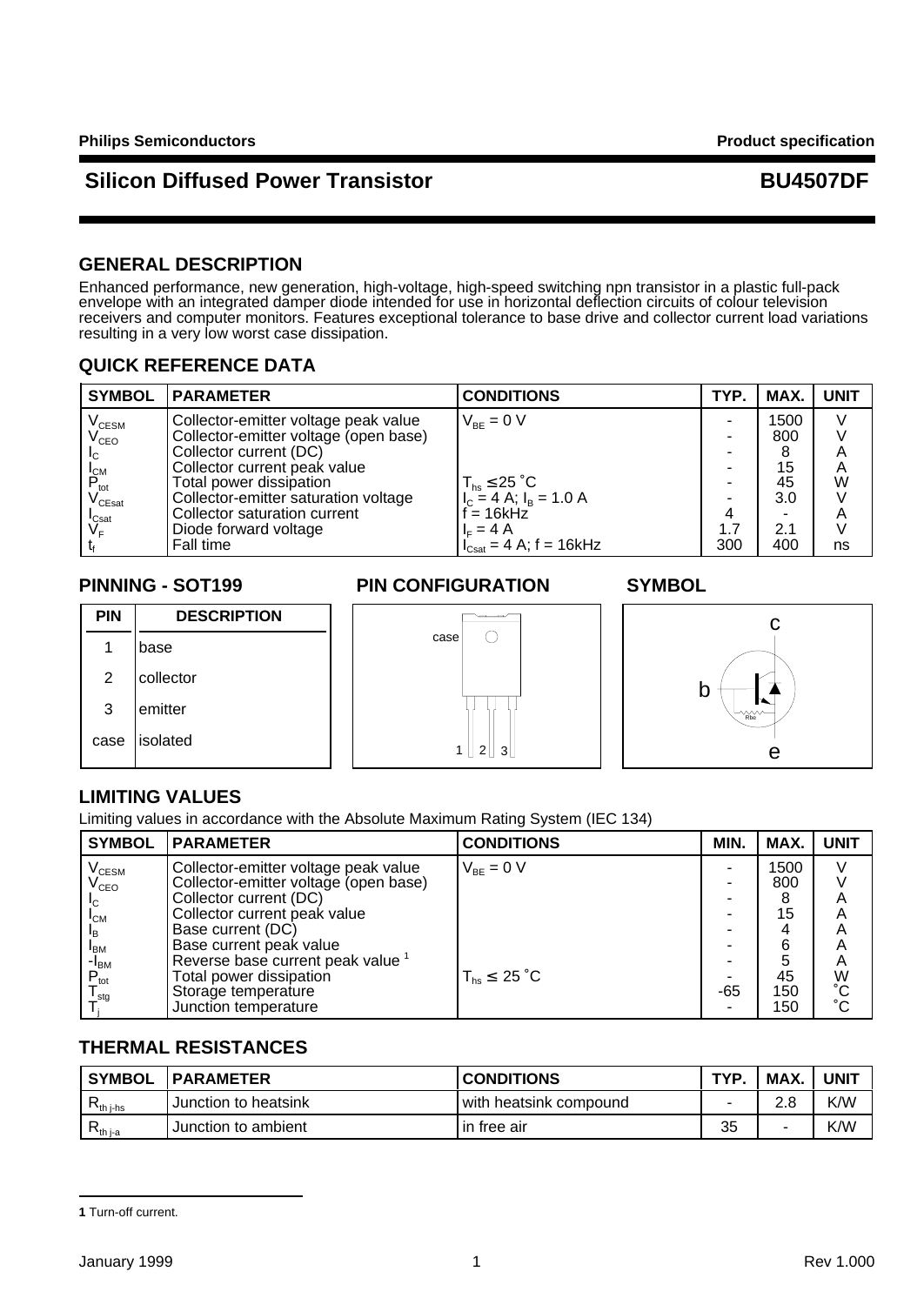# **ISOLATION LIMITING VALUE & CHARACTERISTIC**

 $T_{hs}$  = 25 °C unless otherwise specified

|                            | <b>SYMBOL   PARAMETER</b>                                | <b>CONDITIONS</b>                                                             | MIN. | TYP. | MAX. | <b>UNIT</b> |
|----------------------------|----------------------------------------------------------|-------------------------------------------------------------------------------|------|------|------|-------------|
| $V_{\sf isol}$             | three terminals to external<br>heatsink                  | Repetitive peak voltage from all $\vert$ R.H. $\leq$ 65 %; clean and dustfree |      |      | 2500 |             |
| $\mathsf{v}_\mathsf{isol}$ | Capacitance from T2 to external $ f = 1$ MHz<br>heatsink |                                                                               |      | 22   | ۰    | pF          |

## **STATIC CHARACTERISTICS**

 $T_{hs}$  = 25 °C unless otherwise specified

| <b>SYMBOL</b>                          | <b>PARAMETER</b>                       | <b>CONDITIONS</b>                                                                              | MIN. | TYP. | MAX. | <b>UNIT</b> |
|----------------------------------------|----------------------------------------|------------------------------------------------------------------------------------------------|------|------|------|-------------|
| $I_{CES}$                              | Collector cut-off current <sup>2</sup> | $\begin{array}{c} V_{BE}=0~V;~V_{CE}=V_{CESMmax}\\ V_{BE}=0~V;~V_{CE}=V_{CESMmax} \end{array}$ |      |      | 1.0  | mA          |
| $I_{\text{CES}}$                       |                                        |                                                                                                |      |      | 2.0  | mA          |
| V <sub>CEOsust</sub>                   | Collector-emitter sustaining voltage   | $T_i = 125 °C$<br>$I_B = 0$ A; $I_C = 100$ mA;<br>$L = 25$ mH                                  | 800  |      |      | V           |
| BV <sub>EBO</sub>                      | Emitter-base breakdown voltage         | $I_B = 600 \text{ mA}$                                                                         | 7.5  | 13.5 |      | V           |
| $R_{be}$                               | Base-emitter resistance                | $V_{FB} = 6 V$                                                                                 |      | 30   |      | Ω           |
| $V_{\text{CEsat}}$                     | Collector-emitter saturation voltages  | $I_c = 4$ A; $I_B = 1.0$ A                                                                     |      |      | 3.0  |             |
| $\mathsf{V}_{\mathsf{B}\mathsf{East}}$ | Base-emitter saturation voltage        | $I_{C} = 4$ A; $I_{B} = 1.0$ A                                                                 | 0.83 | 0.92 | 1.01 | $\vee$      |
| $n_{FE}$                               | DC current gain                        |                                                                                                |      |      |      |             |
|                                        |                                        | $I_C = 500$ mA; $V_{CE} = 5$ V<br>$I_C = 4$ A; $V_{CE} = 5$ V                                  | 4.2  | 5.7  | 7.3  |             |
| $N_{\text{FE}}$<br>$V_{\text{F}}$      | Diode forward voltage                  | $IE = 4 A$                                                                                     |      | 1.7  | 2.1  | V           |

## **DYNAMIC CHARACTERISTICS**

 $T_{hs}$  = 25 °C unless otherwise specified

| <b>SYMBOL</b>               | <b>PARAMETER</b>                                                                                                                                         | <b>CONDITIONS</b>                                                           | TYP.        | MAX.       | <b>UNIT</b>   |
|-----------------------------|----------------------------------------------------------------------------------------------------------------------------------------------------------|-----------------------------------------------------------------------------|-------------|------------|---------------|
|                             | Switching times (16 kHz line<br>deflection circuit)<br>Turn-off storage time<br>Turn-off fall time                                                       | $ I_{\text{Csat}} = 4$ A; $I_{\text{B1}} = 0.8$ A; $(I_{\text{B2}} = -2$ A) | 3.7<br>300  | 4.6<br>400 | $\mu$ s<br>ns |
| $V_{\text{fr}}$<br>$t_{fr}$ | Anti-parallel diode forward recovery $ I_F = 4 A$ ; dl <sub>F</sub> /dt = 50 A/us<br>voltage<br>Anti-parallel diode forward recovery $V_F = 5 V$<br>time |                                                                             | 18.5<br>500 | -          | ns            |

**<sup>2</sup>** Measured with half sine-wave voltage (curve tracer).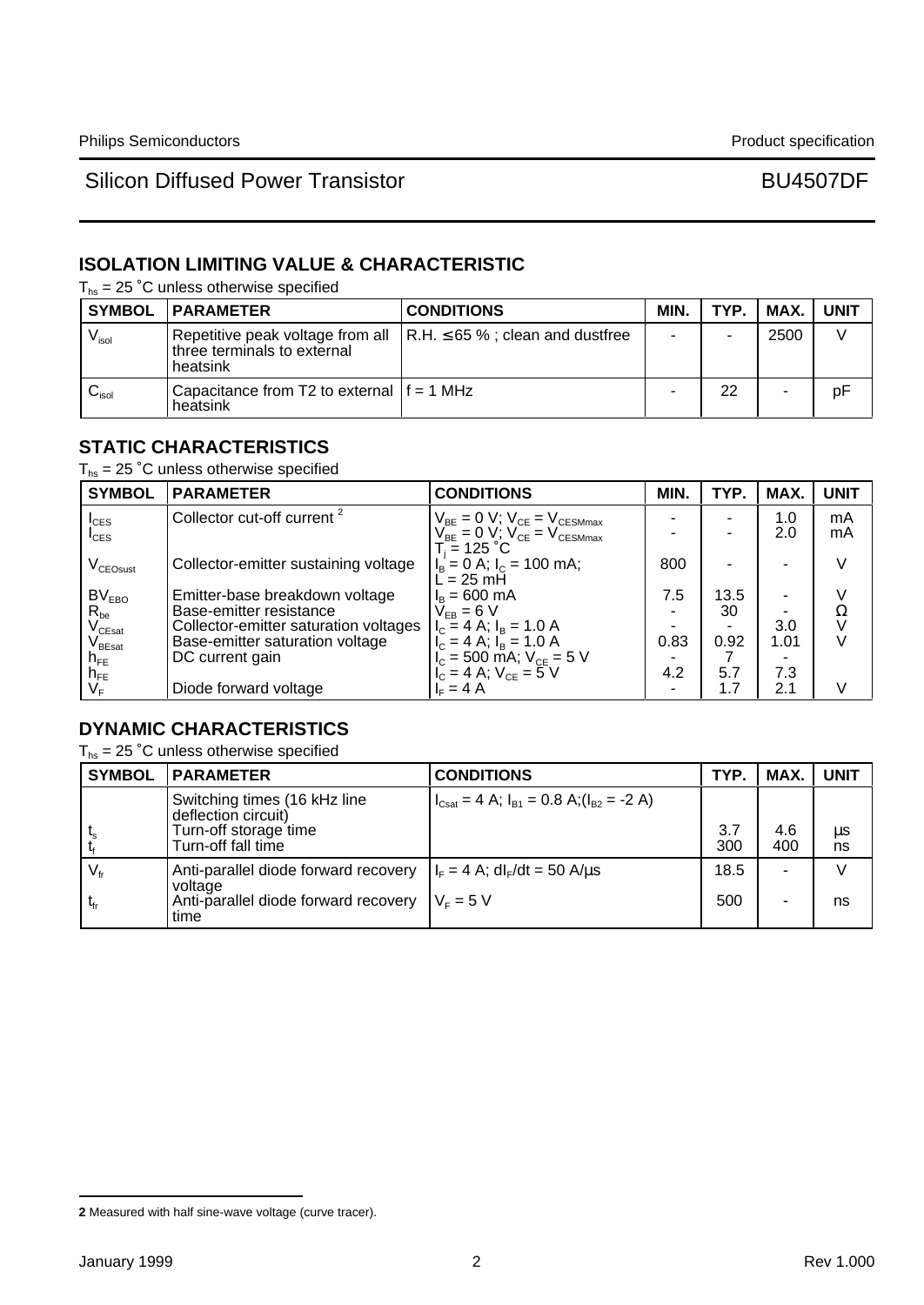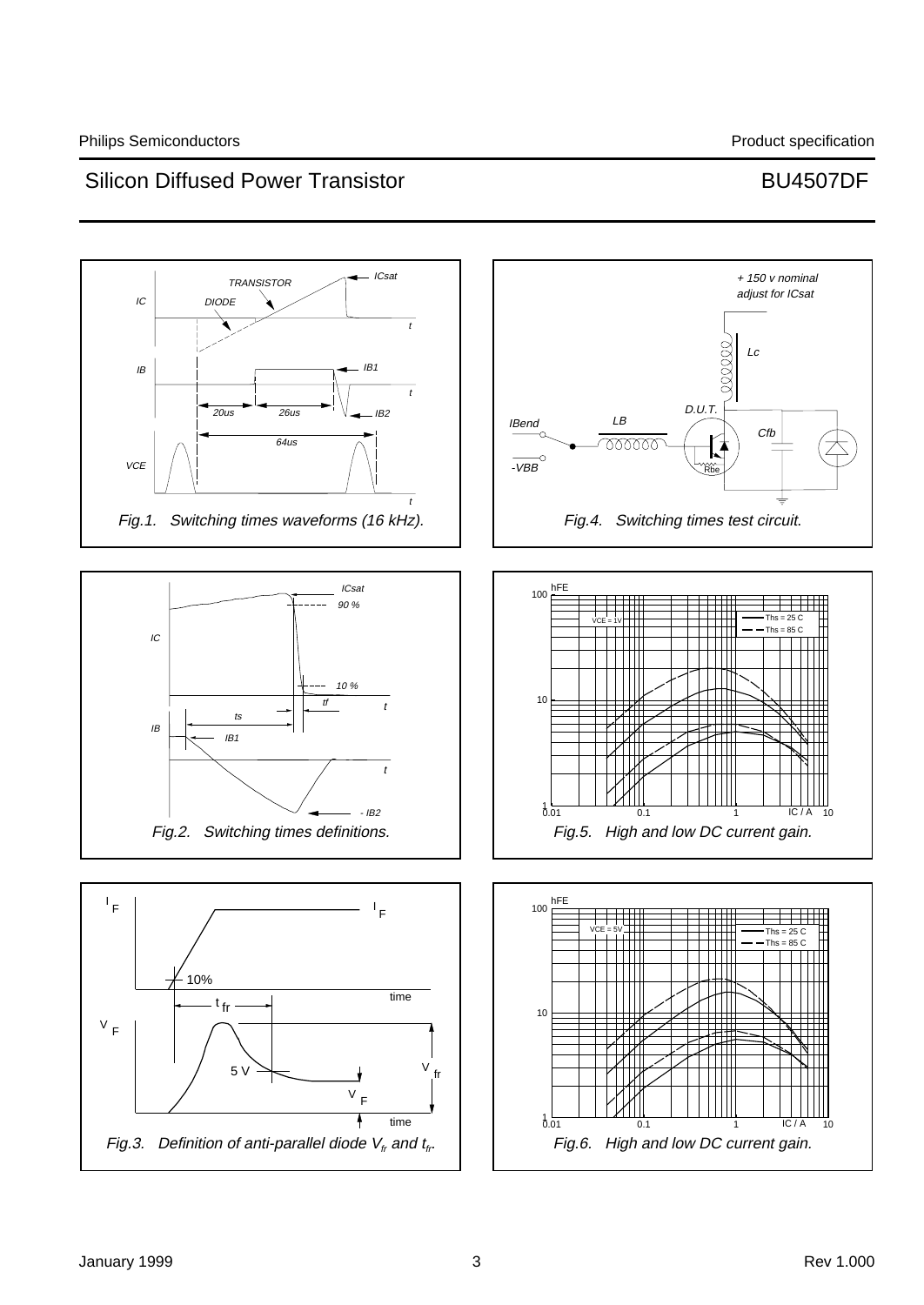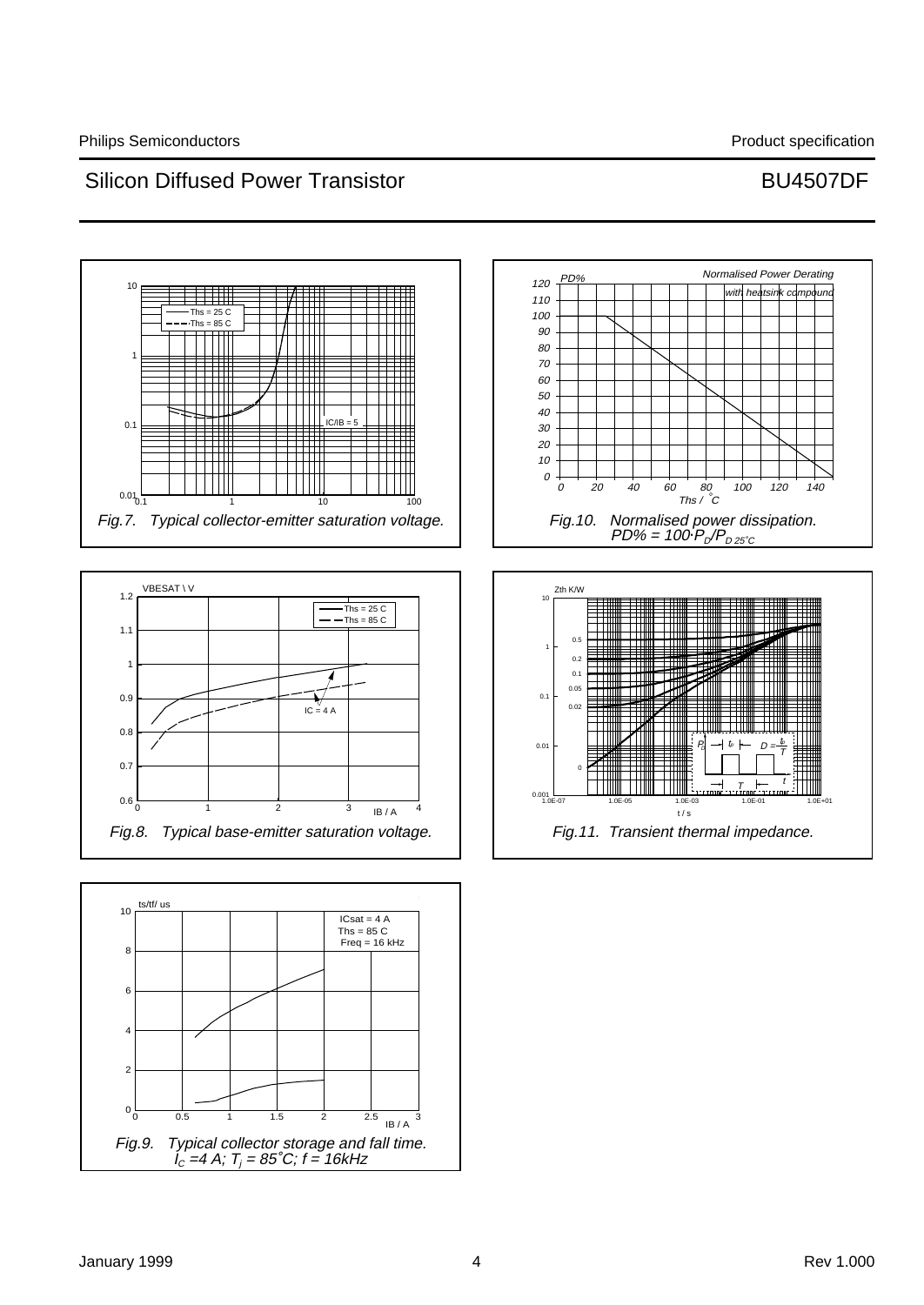# **MECHANICAL DATA**



### **Notes**

1. Refer to mounting instructions for F-pack envelopes.

<sup>2.</sup> Epoxy meets UL94 V0 at 1/8".